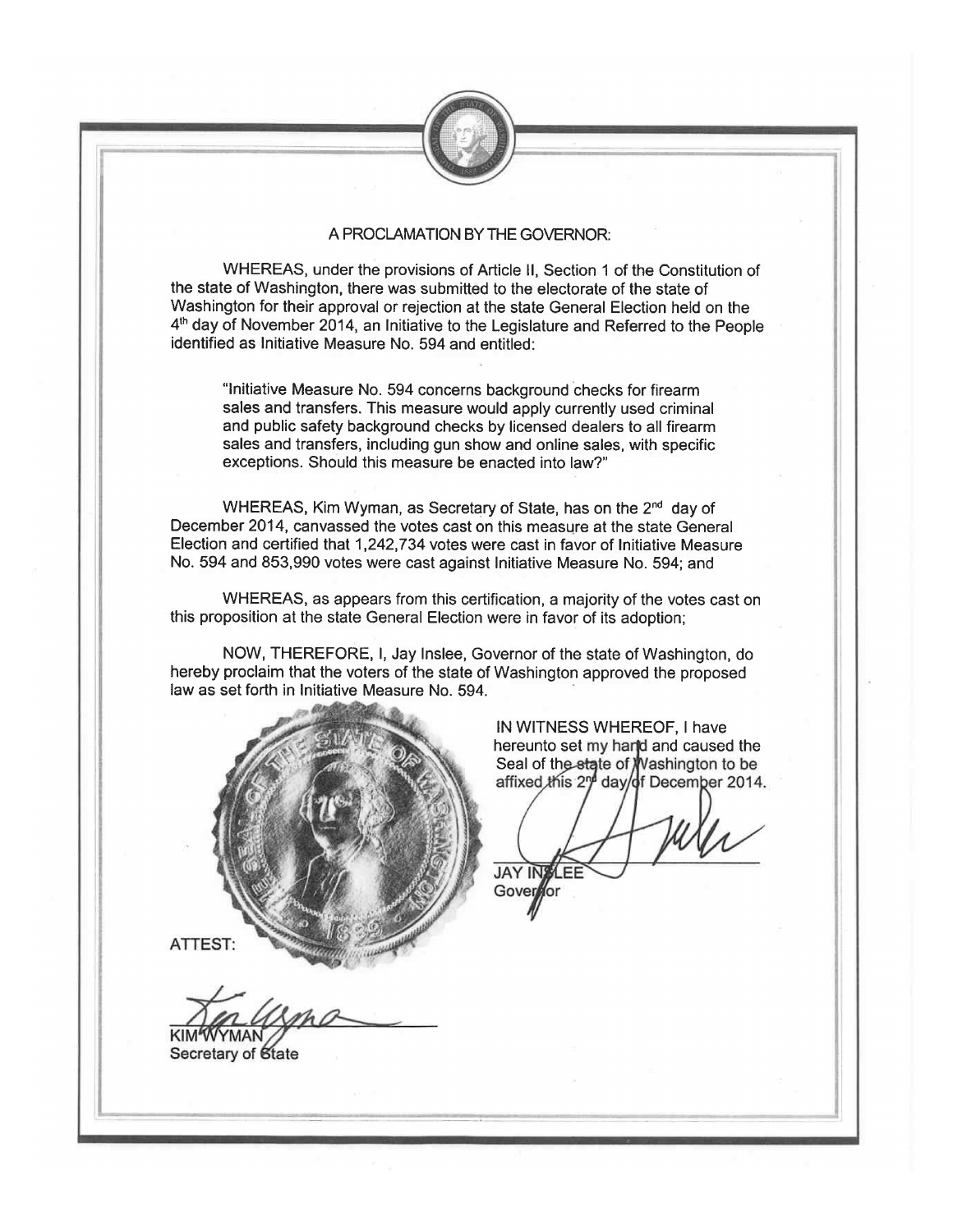## INITIATIVE 594

To the Legislature

Chapter 1, Laws of 2015

Background checks for firearm sales and transfers. EFFECTIVE DATE: December 4, 2014

Approved by the People of the State of Washington in the General Election on November 4, 2014 ORIGINALLY FILED June 17, 2013 **Secretary of State**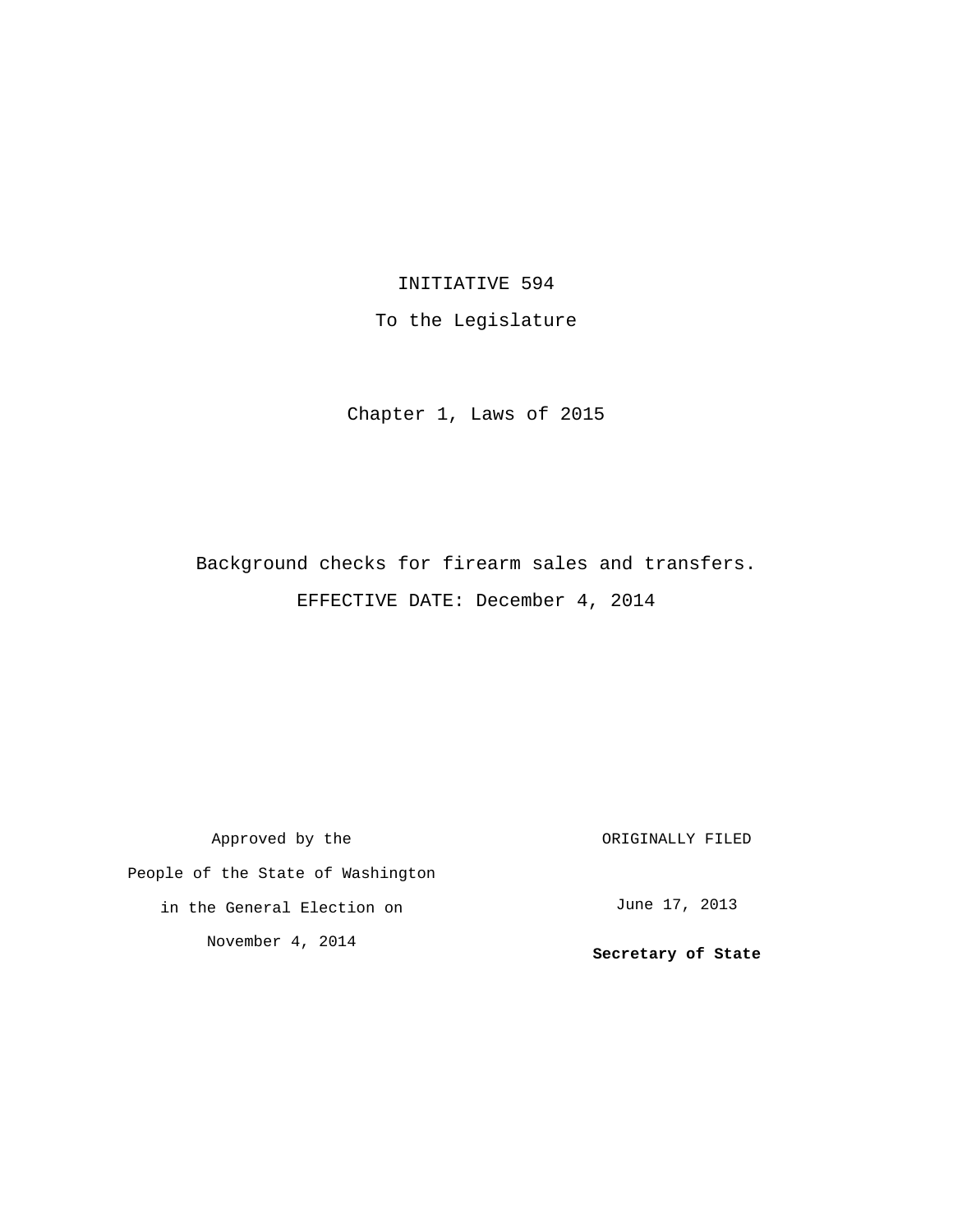AN ACT Relating to requiring criminal and public safety background checks for gun sales and transfers; amending RCW 9.41.010, 9.41.090, 9.41.122, 9.41.124, and 82.12.040; adding new sections to chapter 9.41 RCW; adding a new section to chapter 82.08 RCW; creating 5 a new section; and prescribing penalties.

BE IT ENACTED BY THE LEGISLATURE OF THE STATE OF WASHINGTON:

 NEW SECTION. **Sec. 1.** There is broad consensus that felons, persons convicted of domestic violence crimes, and persons dangerously mentally ill as determined by a court should not be eligible to possess guns for public safety reasons. Criminal and public safety background checks are an effective and easy mechanism to ensure that guns are not purchased by or transferred to those who are prohibited from possessing them. Criminal and public safety background checks also reduce illegal gun trafficking. Because Washington's current background check requirements apply only to sales or transfers by licensed firearms dealers, many guns are sold or transferred without a criminal and public safety background check, allowing criminals and dangerously mentally ill individuals to gain access to guns.

 Conducting criminal and public safety background checks will help ensure that all persons buying guns are legally eligible to do so.

p. 1 INITIATIVE 594.SL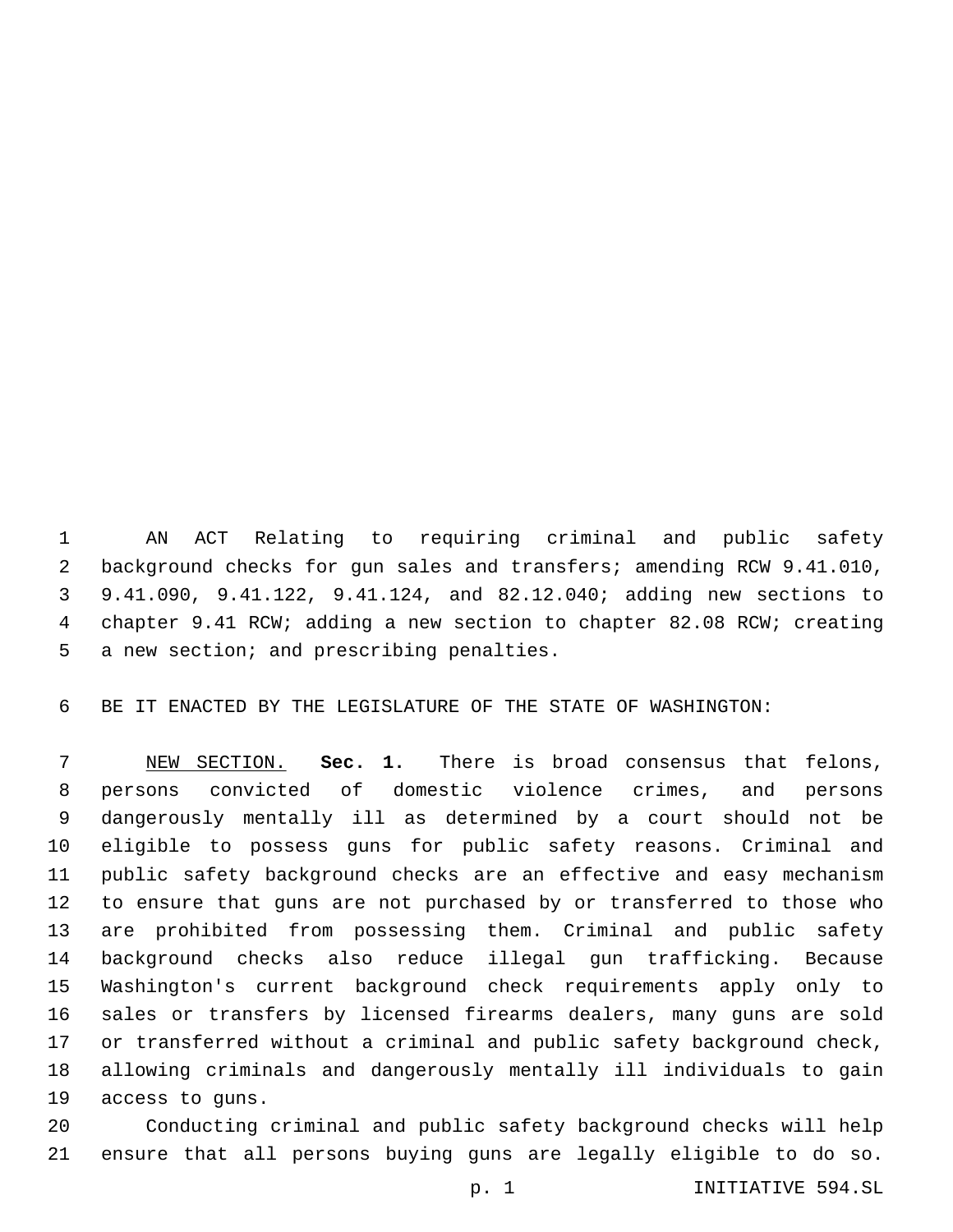The people find that it is in the public interest to strengthen our background check system by extending the requirement for a background check to apply to all gun sales and transfers in the state, except as permitted herein. To encourage compliance with background check requirements, the sales tax imposed by RCW 82.08.020 would not apply to the sale or transfer of any firearms between two unlicensed persons if the unlicensed persons have complied with all background 8 check requirements.

 This measure would extend criminal and public safety background checks to all gun sales or transfers. Background checks would not be required for gifts between immediate family members or for antiques.

 **Sec. 2.** RCW 9.41.010 and 2013 c 183 s 2 are each amended to read 13 as follows:

 Unless the context clearly requires otherwise, the definitions in 15 this section apply throughout this chapter.

 (1) "Antique firearm" means a firearm or replica of a firearm not designed or redesigned for using rim fire or conventional center fire ignition with fixed ammunition and manufactured in or before 1898, including any matchlock, flintlock, percussion cap, or similar type of ignition system and also any firearm using fixed ammunition manufactured in or before 1898, for which ammunition is no longer manufactured in the United States and is not readily available in the 23 ordinary channels of commercial trade.

 (2) "Barrel length" means the distance from the bolt face of a closed action down the length of the axis of the bore to the crown of the muzzle, or in the case of a barrel with attachments to the end of any legal device permanently attached to the end of the muzzle.

(3) "Crime of violence" means:28

 (a) Any of the following felonies, as now existing or hereafter amended: Any felony defined under any law as a class A felony or an attempt to commit a class A felony, criminal solicitation of or criminal conspiracy to commit a class A felony, manslaughter in the first degree, manslaughter in the second degree, indecent liberties if committed by forcible compulsion, kidnapping in the second degree, arson in the second degree, assault in the second degree, assault of a child in the second degree, extortion in the first degree, burglary in the second degree, residential burglary, and robbery in the second 38 degree;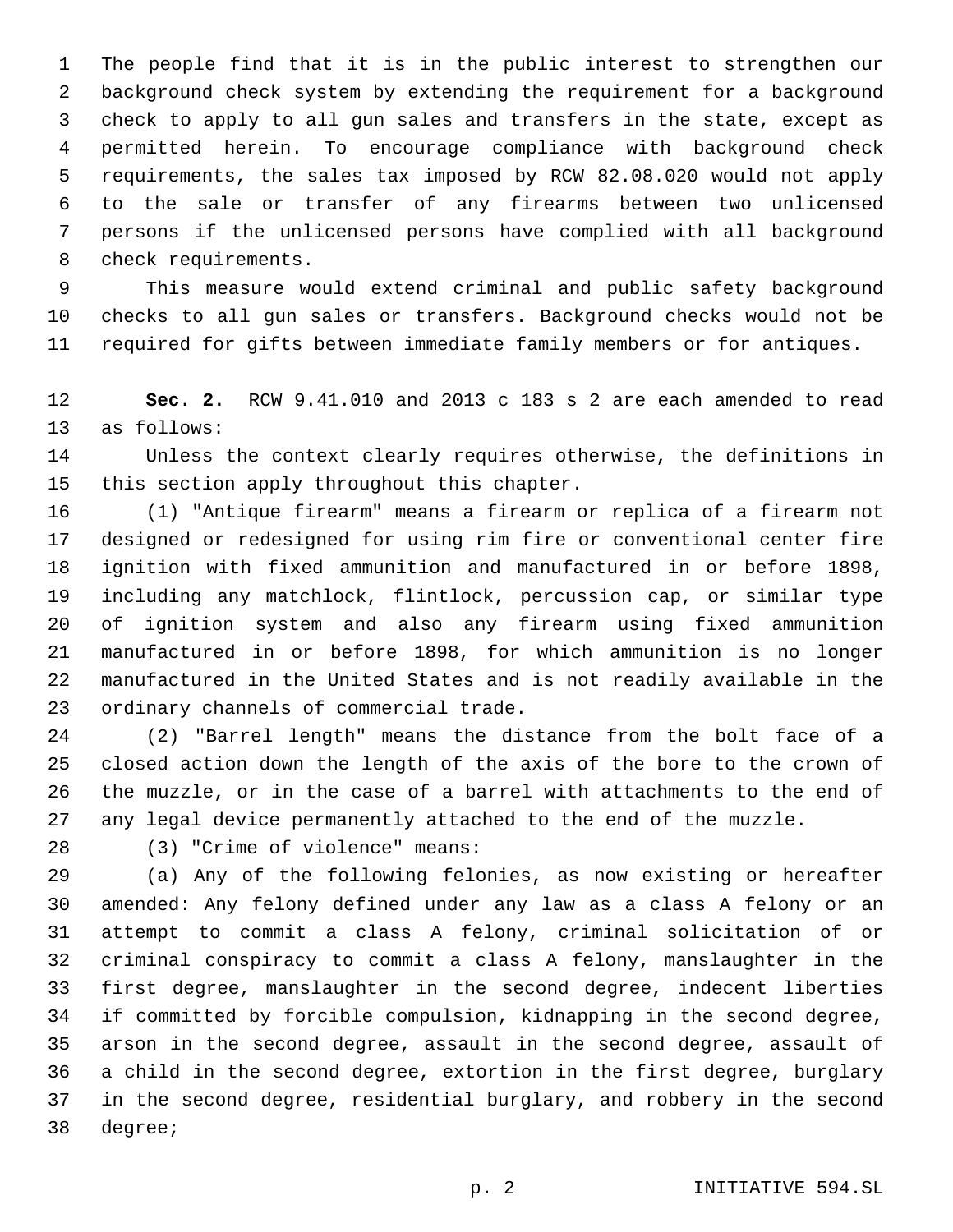(b) Any conviction for a felony offense in effect at any time prior to June 6, 1996, which is comparable to a felony classified as 3 a crime of violence in (a) of this subsection; and

 (c) Any federal or out-of-state conviction for an offense comparable to a felony classified as a crime of violence under (a) or (b) of this subsection.6

 (4) "Dealer" means a person engaged in the business of selling firearms at wholesale or retail who has, or is required to have, a federal firearms license under 18 U.S.C. Sec. 923(a). A person who does not have, and is not required to have, a federal firearms license under 18 U.S.C. Sec. 923(a), is not a dealer if that person makes only occasional sales, exchanges, or purchases of firearms for the enhancement of a personal collection or for a hobby, or sells all or part of his or her personal collection of firearms.

 (5) "Family or household member" means "family" or "household member" as used in RCW 10.99.020.16

 (6) "Felony" means any felony offense under the laws of this state or any federal or out-of-state offense comparable to a felony 19 offense under the laws of this state.

 (7) "Felony firearm offender" means a person who has previously been convicted or found not guilty by reason of insanity in this state of any felony firearm offense. A person is not a felony firearm offender under this chapter if any and all qualifying offenses have been the subject of an expungement, pardon, annulment, certificate, or rehabilitation, or other equivalent procedure based on a finding of the rehabilitation of the person convicted or a pardon, annulment, or other equivalent procedure based on a finding of innocence.

(8) "Felony firearm offense" means:28

29 (a) Any felony offense that is a violation of this chapter  $(9.41)$ 30 RCW));

31 (b) A violation of RCW 9A.36.045;

32 (c) A violation of RCW 9A.56.300;

33 (d) A violation of RCW 9A.56.310;

 (e) Any felony offense if the offender was armed with a firearm 35 in the commission of the offense.

 (9) "Firearm" means a weapon or device from which a projectile or projectiles may be fired by an explosive such as gunpowder.

(10) "Gun" has the same meaning as firearm.

 (11) "Law enforcement officer" includes a general authority Washington peace officer as defined in RCW 10.93.020, or a specially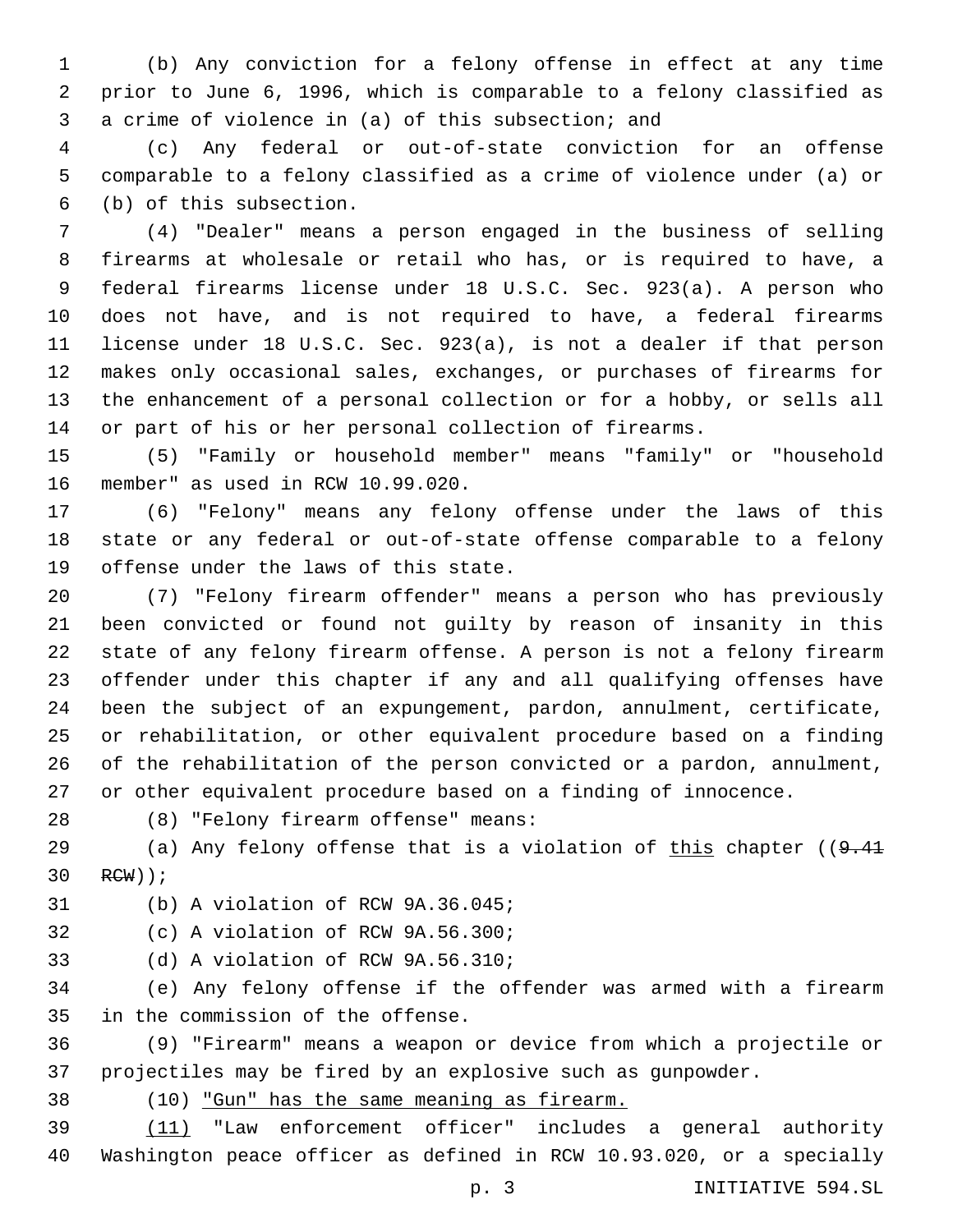commissioned Washington peace officer as defined in RCW 10.93.020. "Law enforcement officer" also includes a limited authority Washington peace officer as defined in RCW 10.93.020 if such officer is duly authorized by his or her employer to carry a concealed 5 pistol.

6  $((+11))$   $(12)$  "Lawful permanent resident" has the same meaning afforded a person "lawfully admitted for permanent residence" in 8 U.S.C. Sec. 1101(a)(20).8

9 (( $(12)$ )) (13) "Licensed dealer" means a person who is federally 10 licensed under 18 U.S.C. Sec. 923(a).

11 (14) "Loaded" means:

(a) There is a cartridge in the chamber of the firearm;

 (b) Cartridges are in a clip that is locked in place in the 14 firearm;

 (c) There is a cartridge in the cylinder of the firearm, if the 16 firearm is a revolver;

 (d) There is a cartridge in the tube or magazine that is inserted 18 in the action; or

 (e) There is a ball in the barrel and the firearm is capped or 20 primed if the firearm is a muzzle loader.

21 ((+13))) (15) "Machine gun" means any firearm known as a machine gun, mechanical rifle, submachine gun, or any other mechanism or instrument not requiring that the trigger be pressed for each shot and having a reservoir clip, disc, drum, belt, or other separable mechanical device for storing, carrying, or supplying ammunition which can be loaded into the firearm, mechanism, or instrument, and fired therefrom at the rate of five or more shots per second.

 $((+14))$   $(16)$  "Nonimmigrant alien" means a person defined as such 29 in 8 U.S.C. Sec. 1101(a)(15).

30 (( $\left(\frac{15}{15}\right)$ ) (17) "Person" means any individual, corporation, company, association, firm, partnership, club, organization, society, joint stock company, or other legal entity.

 (18) "Pistol" means any firearm with a barrel less than sixteen inches in length, or is designed to be held and fired by the use of a 35 single hand.

36 (( $(16)$ )) (19) "Rifle" means a weapon designed or redesigned, made or remade, and intended to be fired from the shoulder and designed or redesigned, made or remade, and intended to use the energy of the explosive in a fixed metallic cartridge to fire only a single projectile through a rifled bore for each single pull of the trigger.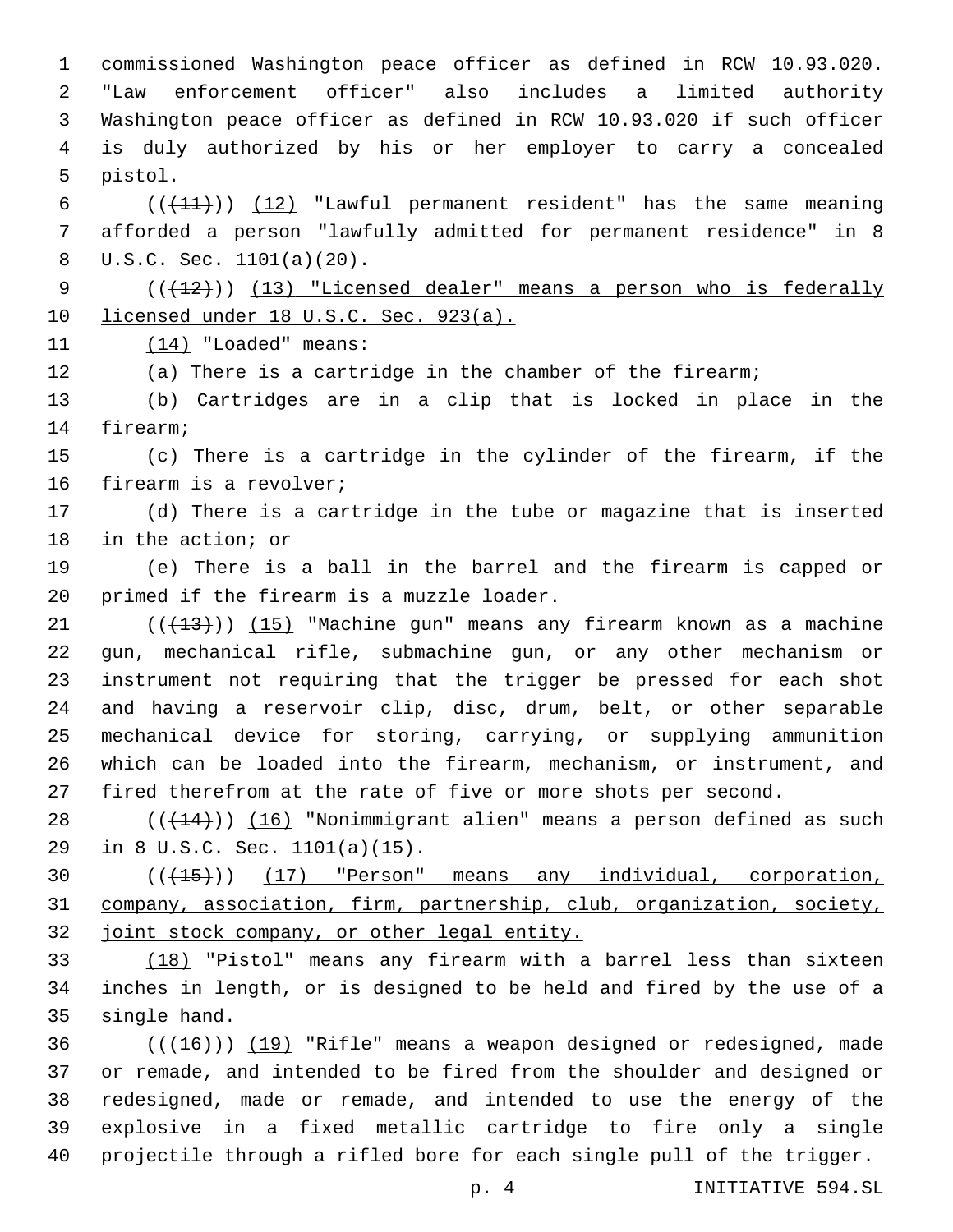1  $((+17))$   $(20)$  "Sale" and "sell" ((refers to)) mean the actual 2 approval of the delivery of a firearm in consideration of payment or 3 promise of payment ((of a certain price in money)). 4 (((18))) (21) "Serious offense" means any of the following 5 felonies or a felony attempt to commit any of the following felonies, as now existing or hereafter amended:6 7 (a) Any crime of violence; 8 (b) Any felony violation of the uniform controlled substances 9 act, chapter 69.50 RCW, that is classified as a class B felony or 10 that has a maximum term of imprisonment of at least ten years; 11 (c) Child molestation in the second degree; 12 (d) Incest when committed against a child under age fourteen; 13 (e) Indecent liberties; 14 (f) Leading organized crime; 15 (g) Promoting prostitution in the first degree; 16 (h) Rape in the third degree; 17 (i) Drive-by shooting; 18 (j) Sexual exploitation; 19 (k) Vehicular assault, when caused by the operation or driving of 20 a vehicle by a person while under the influence of intoxicating 21 liquor or any drug or by the operation or driving of a vehicle in a 22 reckless manner; 23 (l) Vehicular homicide, when proximately caused by the driving of 24 any vehicle by any person while under the influence of intoxicating 25 liquor or any drug as defined by RCW 46.61.502, or by the operation 26 of any vehicle in a reckless manner; 27 (m) Any other class B felony offense with a finding of sexual 28 motivation, as "sexual motivation" is defined under RCW 9.94A.030;

29 (n) Any other felony with a deadly weapon verdict under RCW 30 9.94A.825;  $((e^{\pi}))$ 

 (o) Any felony offense in effect at any time prior to June 6, 1996, that is comparable to a serious offense, or any federal or out- of-state conviction for an offense that under the laws of this state 34 would be a felony classified as a serious offense; or

35 (p) Any felony conviction under section 9 of this act.

 (( $(19)$ )) (22) "Short-barreled rifle" means a rifle having one or more barrels less than sixteen inches in length and any weapon made from a rifle by any means of modification if such modified weapon has 39 an overall length of less than twenty-six inches.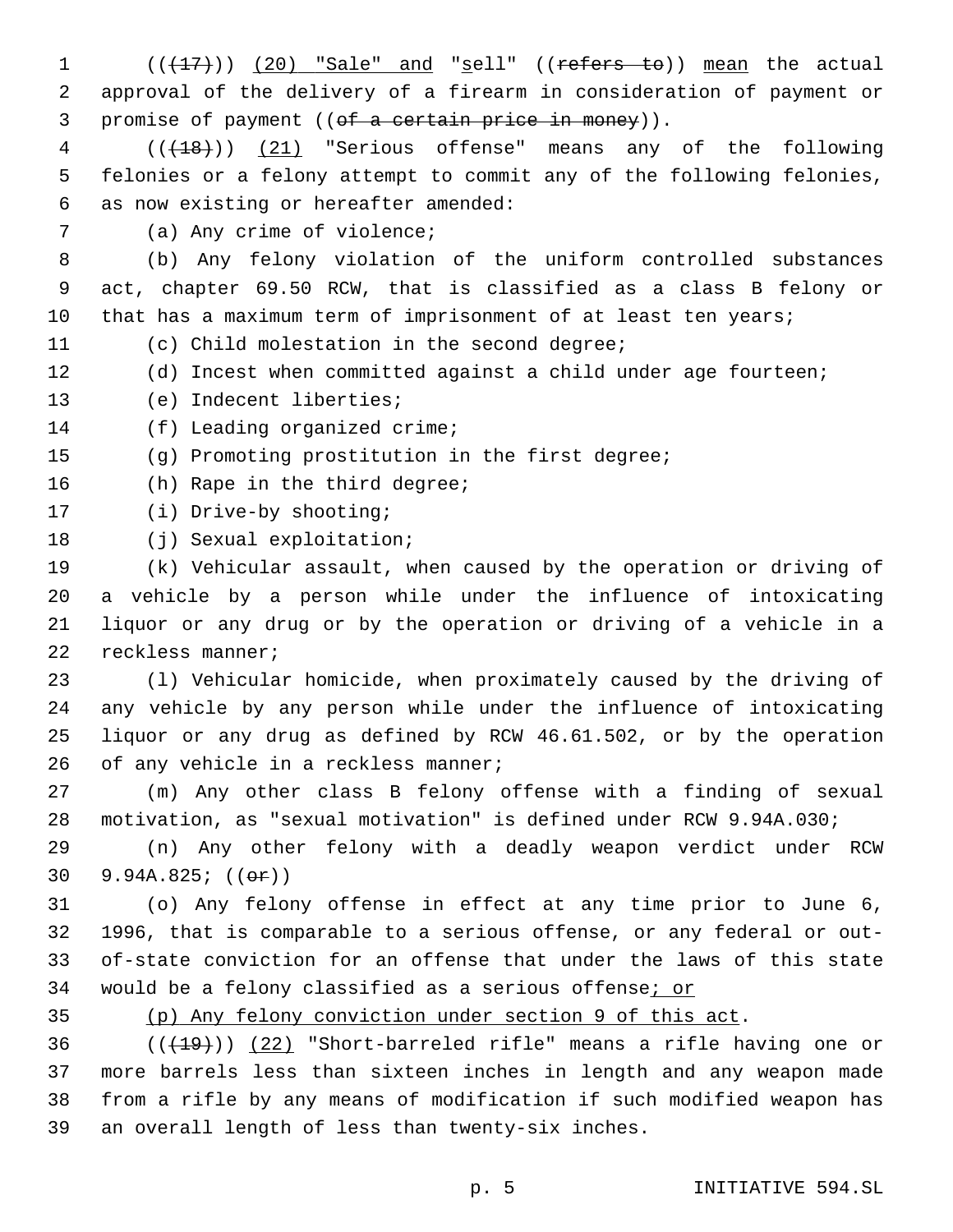1 (( $(20)$ )) (23) "Short-barreled shotgun" means a shotgun having one or more barrels less than eighteen inches in length and any weapon made from a shotgun by any means of modification if such modified weapon has an overall length of less than twenty-six inches.

 ( $(\frac{21}{2})$ )  $(24)$  "Shotgun" means a weapon with one or more barrels, designed or redesigned, made or remade, and intended to be fired from the shoulder and designed or redesigned, made or remade, and intended to use the energy of the explosive in a fixed shotgun shell to fire through a smooth bore either a number of ball shot or a single 10 projectile for each single pull of the trigger.

 (25) "Transfer" means the intended delivery of a firearm to another person without consideration of payment or promise of payment 13 including, but not limited to, gifts and loans.

 (26) "Unlicensed person" means any person who is not a licensed dealer under this chapter.

 NEW SECTION. **Sec. 3.** A new section is added to chapter 9.41 RCW 17 to read as follows:

 (1) All firearm sales or transfers, in whole or part in this state including without limitation a sale or transfer where either the purchaser or seller or transferee or transferor is in Washington, shall be subject to background checks unless specifically exempted by state or federal law. The background check requirement applies to all sales or transfers including, but not limited to, sales and transfers through a licensed dealer, at gun shows, online, and between 25 unlicensed persons.

(2) No person shall sell or transfer a firearm unless:

27 (a) The person is a licensed dealer;

(b) The purchaser or transferee is a licensed dealer; or

(c) The requirements of subsection (3) of this section are met.

 (3) Where neither party to a prospective firearms transaction is a licensed dealer, the parties to the transaction shall complete the sale or transfer through a licensed dealer as follows:

 (a) The seller or transferor shall deliver the firearm to a licensed dealer to process the sale or transfer as if it is selling or transferring the firearm from its inventory to the purchaser or transferee, except that the unlicensed seller or transferor may remove the firearm from the business premises of the licensed dealer while the background check is being conducted. If the seller or transferor removes the firearm from the business premises of the

p. 6 INITIATIVE 594.SL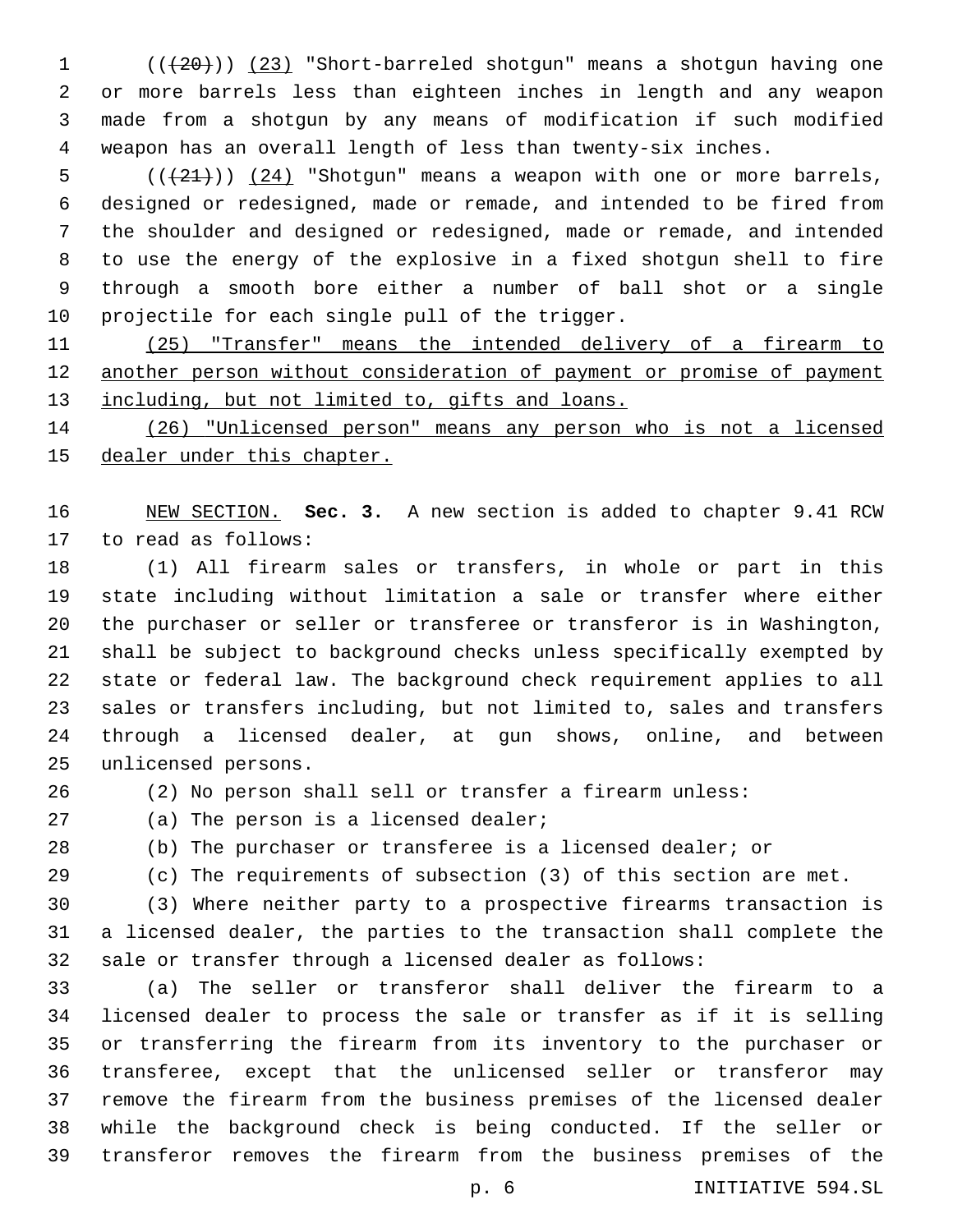licensed dealer while the background check is being conducted, the purchaser or transferee and the seller or transferor shall return to the business premises of the licensed dealer and the seller or transferor shall again deliver the firearm to the licensed dealer 5 prior to completing the sale or transfer.

 (b) Except as provided in (a) of this subsection, the licensed dealer shall comply with all requirements of federal and state law that would apply if the licensed dealer were selling or transferring the firearm from its inventory to the purchaser or transferee, including but not limited to conducting a background check on the prospective purchaser or transferee in accordance with federal and state law requirements and fulfilling all federal and state 13 recordkeeping requirements.

 (c) The purchaser or transferee must complete, sign, and submit all federal, state, and local forms necessary to process the required background check to the licensed dealer conducting the background 17 check.

 (d) If the results of the background check indicate that the purchaser or transferee is ineligible to possess a firearm, then the licensed dealer shall return the firearm to the seller or transferor.

 (e) The licensed dealer may charge a fee that reflects the fair market value of the administrative costs and efforts incurred by the licensed dealer for facilitating the sale or transfer of the firearm.

24 (4) This section does not apply to:

 (a) A transfer between immediate family members, which for this subsection shall be limited to spouses, domestic partners, parents, children, siblings, grandparents, grandchildren, nieces, nephews, first cousins, aunts, and uncles, that is a bona fide gift;

(b) The sale or transfer of an antique firearm;

 (c) A temporary transfer of possession of a firearm if such transfer is necessary to prevent imminent death or great bodily harm to the person to whom the firearm is transferred if:

 (i) The temporary transfer only lasts as long as immediately necessary to prevent such imminent death or great bodily harm; and

 (ii) The person to whom the firearm is transferred is not prohibited from possessing firearms under state or federal law;

 (d) Any law enforcement or corrections agency and, to the extent the person is acting within the course and scope of his or her employment or official duties, any law enforcement or corrections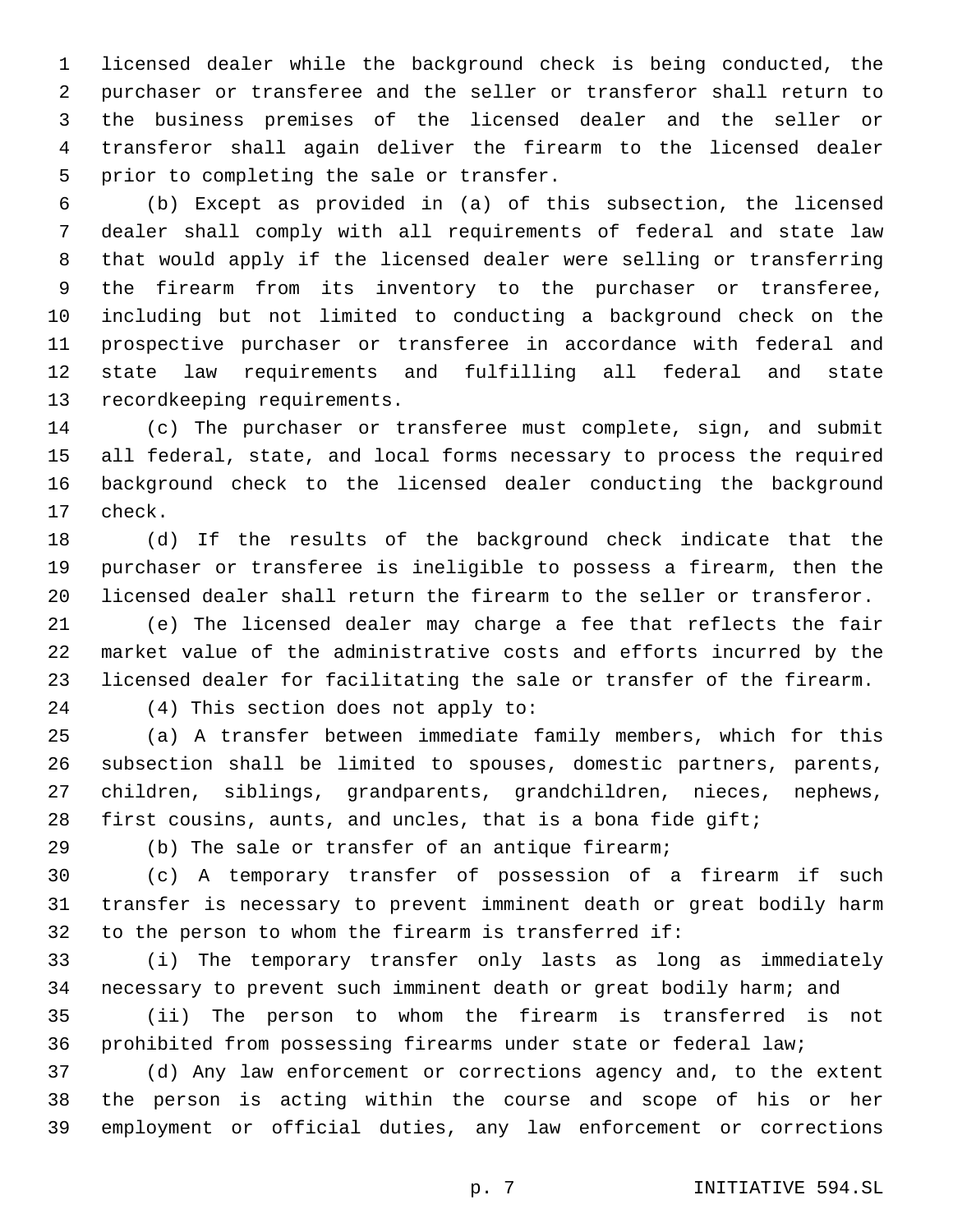officer, United States marshal, member of the armed forces of the United States or the national guard, or federal official;

 (e) A federally licensed gunsmith who receives a firearm solely for the purposes of service or repair, or the return of the firearm 5 to its owner by the federally licensed gunsmith;

 (f) The temporary transfer of a firearm (i) between spouses or domestic partners; (ii) if the temporary transfer occurs, and the firearm is kept at all times, at an established shooting range authorized by the governing body of the jurisdiction in which such range is located; (iii) if the temporary transfer occurs and the transferee's possession of the firearm is exclusively at a lawful organized competition involving the use of a firearm, or while participating in or practicing for a performance by an organized group that uses firearms as a part of the performance; (iv) to a person who is under eighteen years of age for lawful hunting, sporting, or educational purposes while under the direct supervision and control of a responsible adult who is not prohibited from possessing firearms; or (v) while hunting if the hunting is legal in all places where the person to whom the firearm is transferred possesses the firearm and the person to whom the firearm is transferred has completed all training and holds all licenses or permits required for such hunting, provided that any temporary transfer allowed by this subsection is permitted only if the person to whom the firearm is transferred is not prohibited from possessing 25 firearms under state or federal law; or

 (g) A person who (i) acquired a firearm other than a pistol by operation of law upon the death of the former owner of the firearm or (ii) acquired a pistol by operation of law upon the death of the former owner of the pistol within the preceding sixty days. At the end of the sixty-day period, the person must either have lawfully transferred the pistol or must have contacted the department of licensing to notify the department that he or she has possession of the pistol and intends to retain possession of the pistol, in 34 compliance with all federal and state laws.

 NEW SECTION. **Sec. 4.** A new section is added to chapter 9.41 RCW 36 to read as follows:

 Except as otherwise provided in this chapter, a licensed dealer may not deliver any firearm to a purchaser or transferee until the 39 earlier of: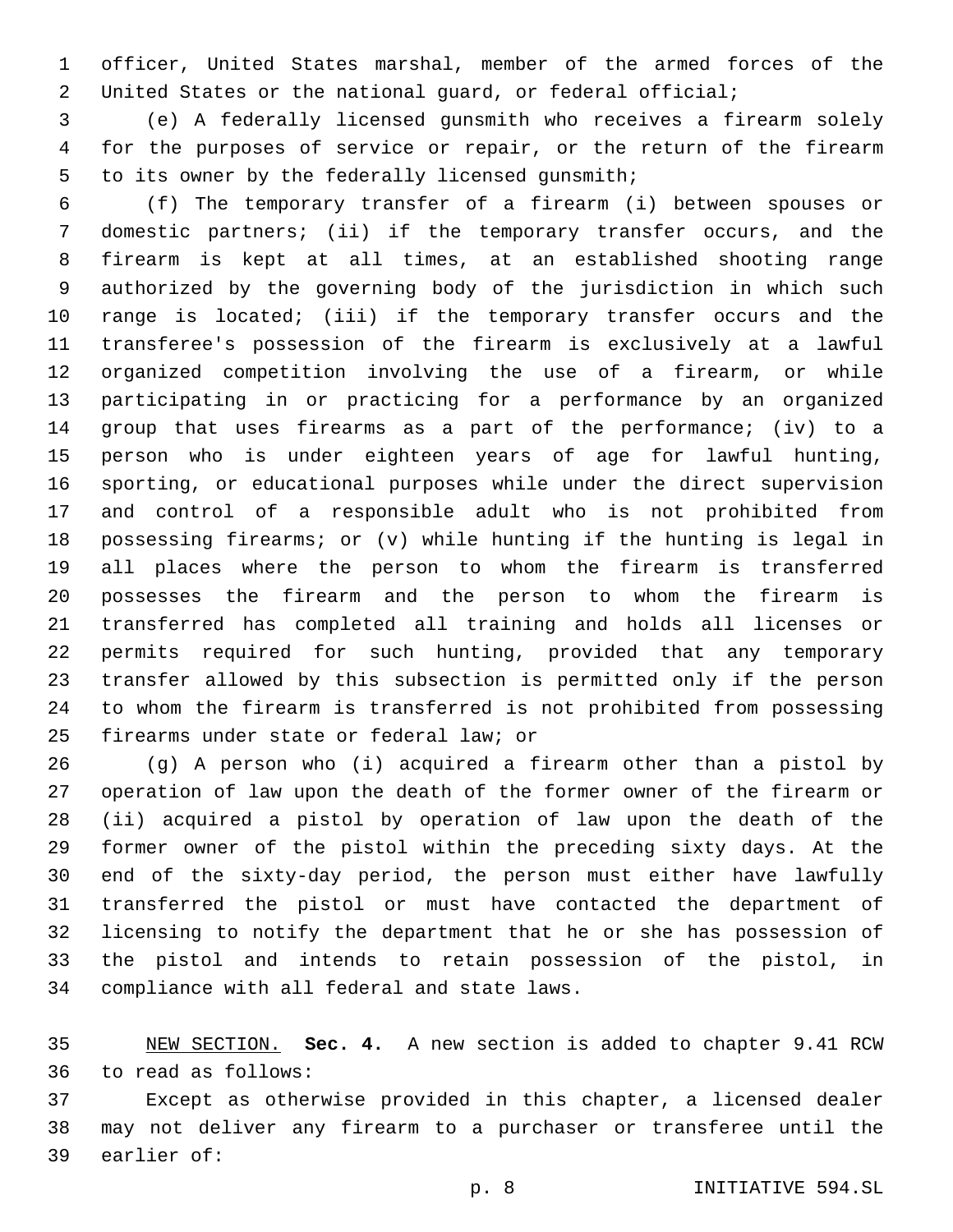(1) The results of all required background checks are known and the purchaser or transferee is not prohibited from owning or possessing a firearm under federal or state law; or

 (2) Ten business days have elapsed from the date the licensed dealer requested the background check. However, for sales and transfers of pistols if the purchaser or transferee does not have a valid permanent Washington driver's license or state identification card or has not been a resident of the state for the previous consecutive ninety days, then the time period in this subsection shall be extended from ten business days to sixty days.

 **Sec. 5.** RCW 9.41.090 and 1996 c 295 s 8 are each amended to read 12 as follows:

 (1) In addition to the other requirements of this chapter, no dealer may deliver a pistol to the purchaser thereof until:

 (a) The purchaser produces a valid concealed pistol license and the dealer has recorded the purchaser's name, license number, and issuing agency, such record to be made in triplicate and processed as provided in subsection (5) of this section. For purposes of this subsection (1)(a), a "valid concealed pistol license" does not include a temporary emergency license, and does not include any license issued before July 1, 1996, unless the issuing agency conducted a records search for disqualifying crimes under RCW 23 9.41.070 at the time of issuance;

 (b) The dealer is notified in writing by the chief of police or the sheriff of the jurisdiction in which the purchaser resides that the purchaser is eligible to possess a pistol under RCW 9.41.040 and that the application to purchase is approved by the chief of police 28 or sheriff; or

 (c) The requirements or time periods in section 4 of this act have been satisfied ((Five business days, meaning days on which state offices are open, have elapsed from the time of receipt of the application for the purchase thereof as provided herein by the chief of police or sheriff designated in subsection (5) of this section, and, when delivered, the pistol shall be securely wrapped and shall be unloaded. However, if the purchaser does not have a valid permanent Washington driver's license or state identification card or has not been a resident of the state for the previous consecutive 38 ninety days, the waiting period under this subsection  $(1)(e)$  shall be up to sixty days)).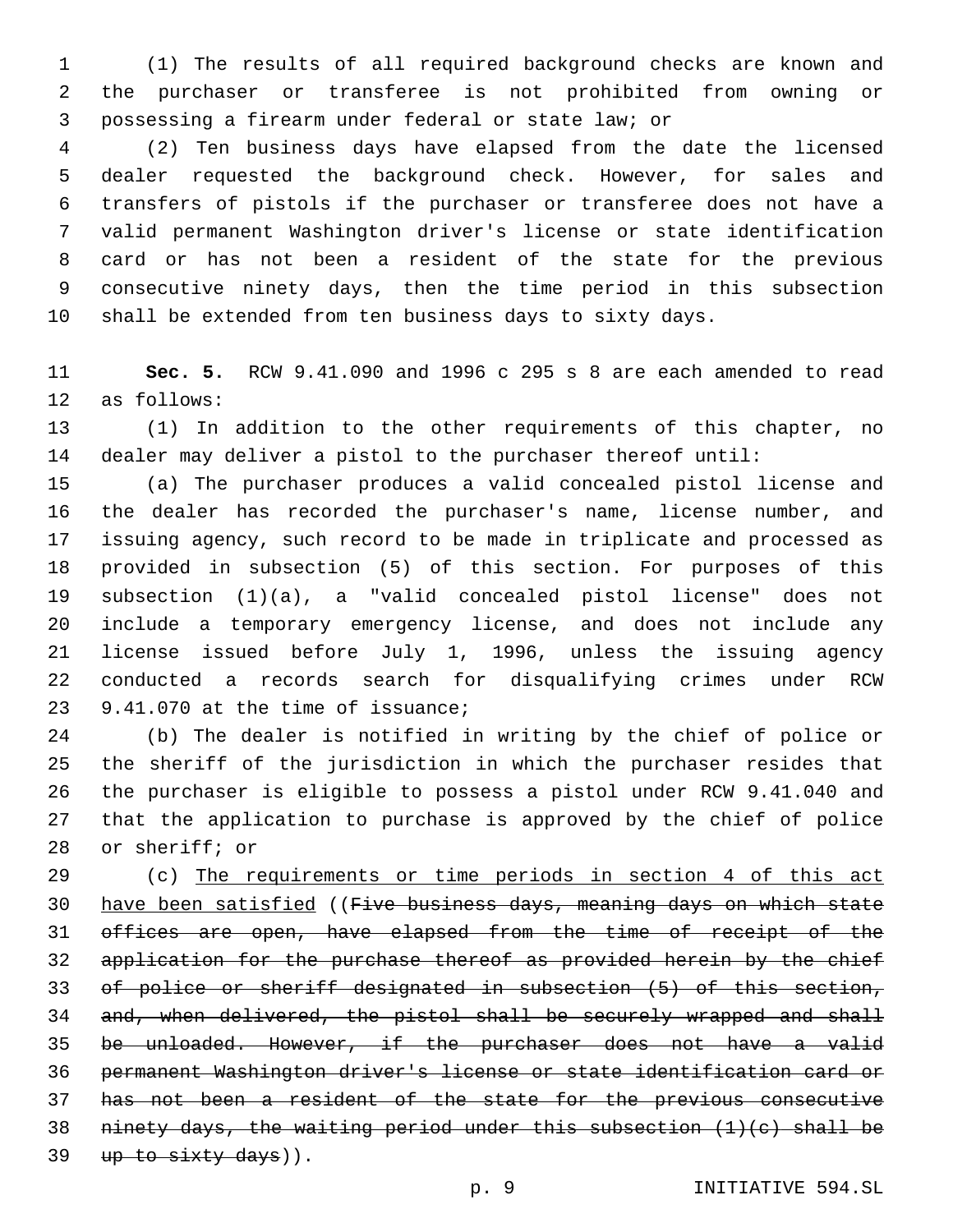(2)(a) Except as provided in (b) of this subsection, in determining whether the purchaser meets the requirements of RCW 9.41.040, the chief of police or sheriff, or the designee of either, shall check with the national crime information center, the Washington state patrol electronic database, the department of social and health services electronic database, and with other agencies or resources as appropriate, to determine whether the applicant is ineligible under RCW 9.41.040 to possess a firearm.

 (b) Once the system is established, a dealer shall use the state system and national instant criminal background check system, provided for by the Brady Handgun Violence Prevention Act (18 U.S.C. Sec. 921 et seq.), to make criminal background checks of applicants to purchase firearms. However, a chief of police or sheriff, or a designee of either, shall continue to check the department of social and health services' electronic database and with other agencies or resources as appropriate, to determine whether applicants are ineligible under RCW 9.41.040 to possess a firearm.

18 (3) In any case under ((subsection  $(1)(e)$  of)) this section where the applicant has an outstanding warrant for his or her arrest from any court of competent jurisdiction for a felony or misdemeanor, the dealer shall hold the delivery of the pistol until the warrant for arrest is served and satisfied by appropriate court appearance. The local jurisdiction for purposes of the sale shall confirm the existence of outstanding warrants within seventy-two hours after notification of the application to purchase a pistol is received. The local jurisdiction shall also immediately confirm the satisfaction of the warrant on request of the dealer so that the hold may be released if the warrant was for an offense other than an offense making a person ineligible under RCW 9.41.040 to possess a pistol.

 (4) In any case where the chief or sheriff of the local jurisdiction has reasonable grounds based on the following circumstances: (a) Open criminal charges, (b) pending criminal proceedings, (c) pending commitment proceedings, (d) an outstanding warrant for an offense making a person ineligible under RCW 9.41.040 to possess a pistol, or (e) an arrest for an offense making a person ineligible under RCW 9.41.040 to possess a pistol, if the records of disposition have not yet been reported or entered sufficiently to determine eligibility to purchase a pistol, the local jurisdiction 39 may hold the sale and delivery of the pistol ((beyond five days)) up to thirty days in order to confirm existing records in this state or

p. 10 INITIATIVE 594.SL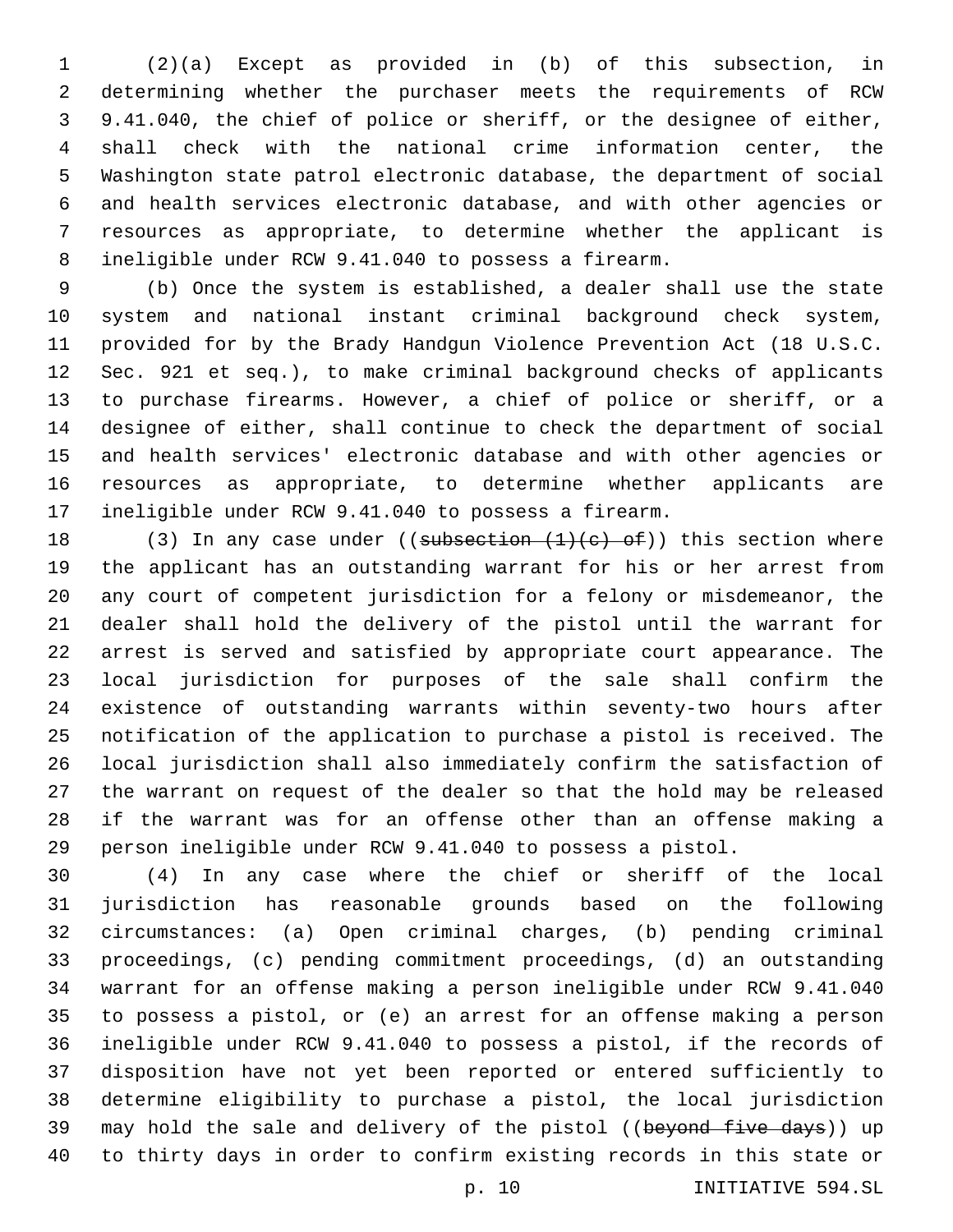elsewhere. After thirty days, the hold will be lifted unless an extension of the thirty days is approved by a local district court or municipal court for good cause shown. A dealer shall be notified of each hold placed on the sale by local law enforcement and of any application to the court for additional hold period to confirm 6 records or confirm the identity of the applicant.

 (5) At the time of applying for the purchase of a pistol, the purchaser shall sign in triplicate and deliver to the dealer an application containing his or her full name, residential address, date and place of birth, race, and gender; the date and hour of the application; the applicant's driver's license number or state identification card number; a description of the pistol including the make, model, caliber and manufacturer's number if available at the time of applying for the purchase of a pistol. If the manufacturer's number is not available, the application may be processed, but delivery of the pistol to the purchaser may not occur unless the manufacturer's number is recorded on the application by the dealer and transmitted to the chief of police of the municipality or the sheriff of the county in which the purchaser resides; and a statement that the purchaser is eligible to possess a pistol under RCW 21 9.41.040.

The application shall contain a warning substantially as follows:

 CAUTION: Although state and local laws do not differ, federal law and state law on the possession of firearms differ. If you are prohibited by federal law from possessing a firearm, you may be prosecuted in federal court. State permission to purchase a firearm is not a 28 defense to a federal prosecution.

 The purchaser shall be given a copy of the department of fish and wildlife pamphlet on the legal limits of the use of firearms, firearms safety, and the fact that local laws and ordinances on firearms are preempted by state law and must be consistent with state law.34

 The dealer shall, by the end of the business day, sign and attach his or her address and deliver a copy of the application and such other documentation as required under subsection (1) of this section to the chief of police of the municipality or the sheriff of the county of which the purchaser is a resident. The triplicate shall be retained by the dealer for six years. The dealer shall deliver the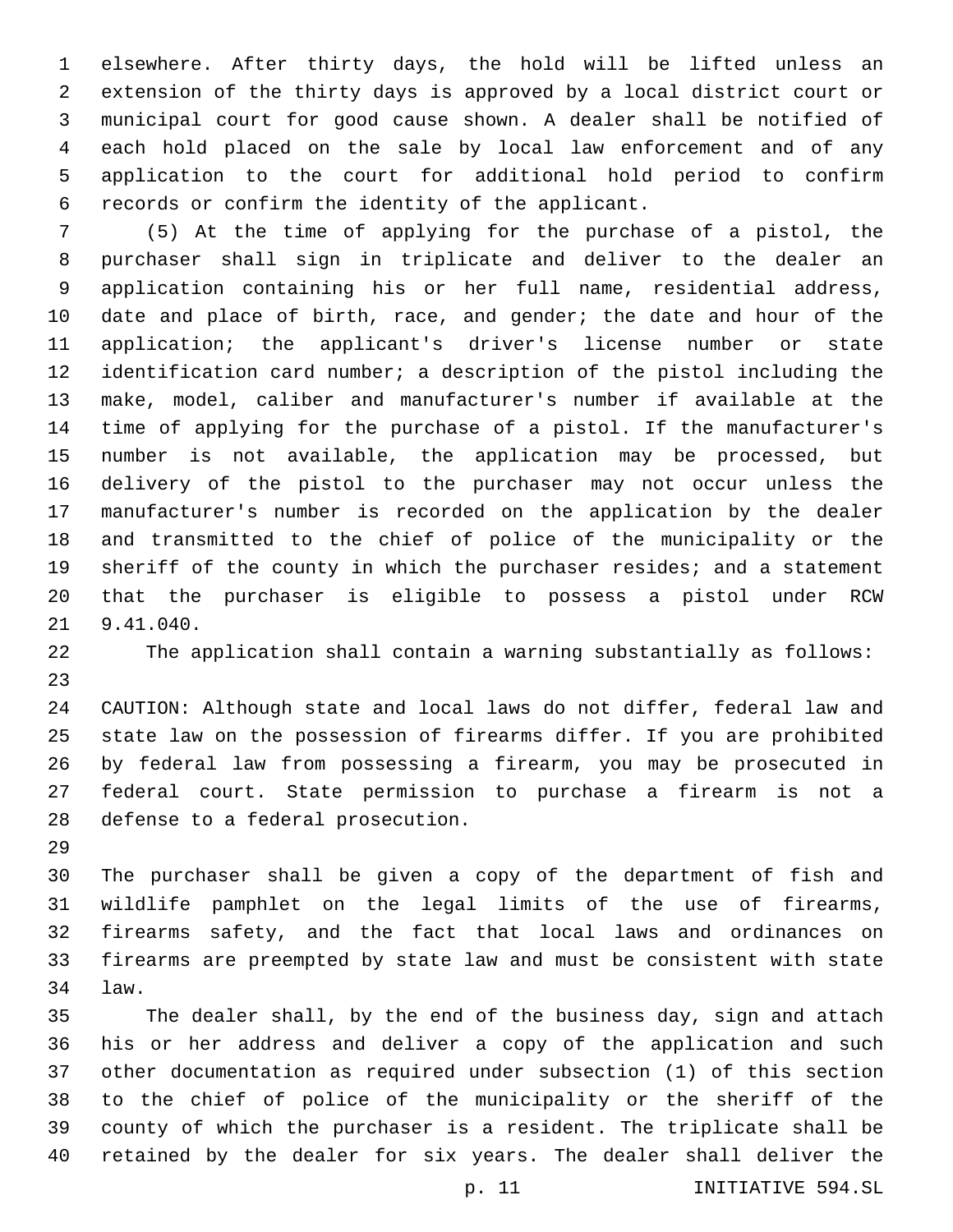pistol to the purchaser following the period of time specified in 2 this ((section)) chapter unless the dealer is notified of an investigative hold under subsection (4) of this section in writing by the chief of police of the municipality or the sheriff of the county, whichever is applicable, denying the purchaser's application to purchase and the grounds thereof. The application shall not be denied unless the purchaser is not eligible to possess a pistol under RCW 9.41.040 or 9.41.045, or federal law.8

 The chief of police of the municipality or the sheriff of the county shall retain or destroy applications to purchase a pistol in accordance with the requirements of 18 U.S.C. Sec. 922.

 (6) A person who knowingly makes a false statement regarding identity or eligibility requirements on the application to purchase a pistol is guilty of false swearing under RCW 9A.72.040.

 (7) This section does not apply to sales to licensed dealers for 16 resale or to the sale of antique firearms.

 **Sec. 6.** RCW 9.41.122 and 1970 ex.s. c 74 s 1 are each amended to 18 read as follows:

 Residents of Washington may purchase rifles and shotguns in a state other than Washington: PROVIDED, That such residents conform to the applicable provisions of the federal Gun Control Act of 1968, Title IV, Pub. L. 90-351 as administered by the United States secretary of the treasury: AND PROVIDED FURTHER, That such residents are eligible to purchase or possess such weapons in Washington and in the state in which such purchase is made: AND PROVIDED FURTHER, That when any part of the transaction takes place in Washington, 27 including, but not limited to, internet sales, such residents are subject to the procedures and background checks required by this 29 chapter.

 **Sec. 7.** RCW 9.41.124 and 1970 ex.s. c 74 s 2 are each amended to 31 read as follows:

 Residents of a state other than Washington may purchase rifles and shotguns in Washington: PROVIDED, That such residents conform to the applicable provisions of the federal Gun Control Act of 1968, Title IV, Pub. L. 90-351 as administered by the United States secretary of the treasury: AND PROVIDED FURTHER, That such residents are eligible to purchase or possess such weapons in Washington and in the state in which such persons reside: AND PROVIDED FURTHER, That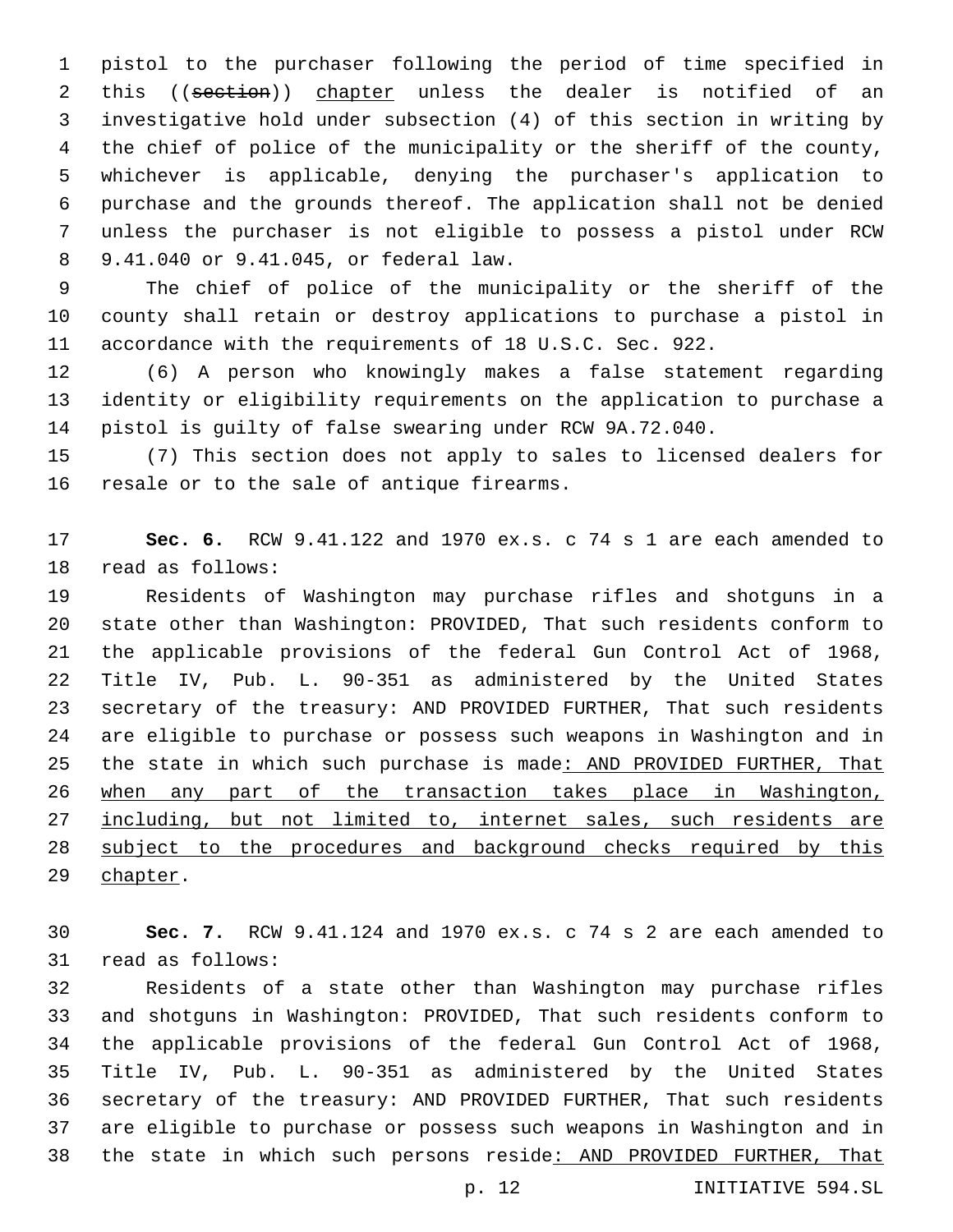such residents are subject to the procedures and background checks

2 required by this chapter.

 NEW SECTION. **Sec. 8.** A new section is added to chapter 9.41 RCW 4 to read as follows:

 The department of licensing shall have the authority to adopt rules for the implementation of this chapter as amended. In addition, the department of licensing shall report any violation of this chapter by a licensed dealer to the bureau of alcohol, tobacco, firearms and explosives within the United States department of justice and shall have the authority, after notice and a hearing, to revoke the license of any licensed dealer found to be in violation of 12 this chapter.

 NEW SECTION. **Sec. 9.** A new section is added to chapter 9.41 RCW 14 to read as follows:

 Notwithstanding the penalty provisions in this chapter, any person knowingly violating section 3 of this act is guilty of a gross misdemeanor punishable under chapter 9A.20 RCW. If a person previously has been found guilty under this section, then the person is guilty of a class C felony punishable under chapter 9A.20 RCW for each subsequent knowing violation of section 3 of this act. A person is guilty of a separate offense for each and every gun sold or transferred without complying with the background check requirements of section 3 of this act. It is an affirmative defense to any prosecution brought under this section that the sale or transfer satisfied one of the exceptions in section 3(4) of this act.

 NEW SECTION. **Sec. 10.** A new section is added to chapter 82.08 27 RCW to read as follows:

 The tax imposed by RCW 82.08.020 does not apply to the sale or transfer of any firearms between two unlicensed persons if the unlicensed persons have complied with all background check 31 requirements of chapter 9.41 RCW.

 **Sec. 11.** RCW 82.12.040 and 2011 1st sp.s. c 20 s 103 are each 33 amended to read as follows:

 (1) Every person who maintains in this state a place of business or a stock of goods, or engages in business activities within this state, shall obtain from the department a certificate of

p. 13 INITIATIVE 594.SL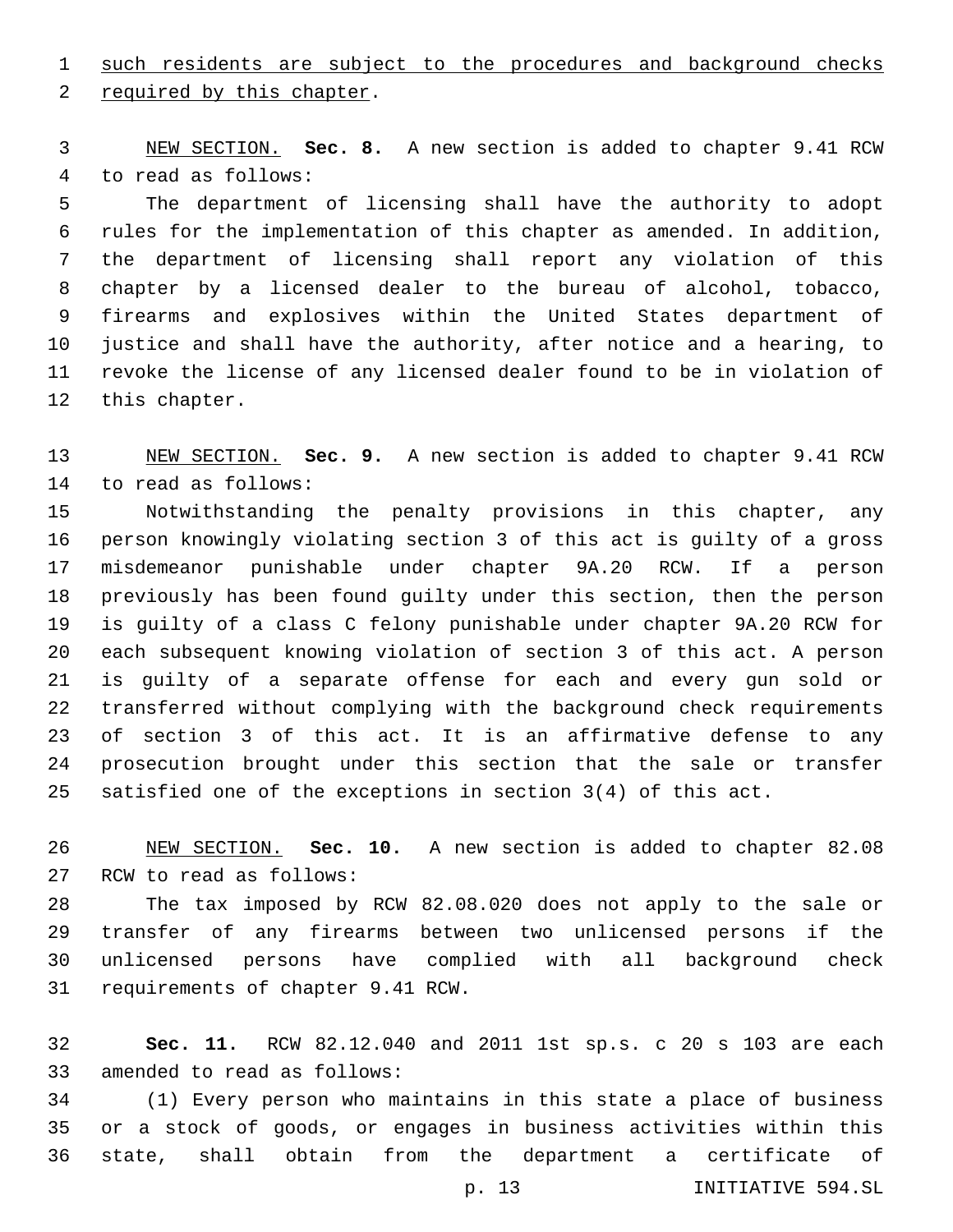registration, and shall, at the time of making sales of tangible personal property, digital goods, digital codes, digital automated services, extended warranties, or sales of any service defined as a retail sale in RCW 82.04.050 (2) (a) or (g), (3)(a), or (6)(b), or making transfers of either possession or title, or both, of tangible personal property for use in this state, collect from the purchasers or transferees the tax imposed under this chapter. The tax to be collected under this section must be in an amount equal to the purchase price multiplied by the rate in effect for the retail sales tax under RCW 82.08.020. For the purposes of this chapter, the phrase "maintains in this state a place of business" shall include the solicitation of sales and/or taking of orders by sales agents or traveling representatives. For the purposes of this chapter, "engages in business activity within this state" includes every activity which is sufficient under the Constitution of the United States for this state to require collection of tax under this chapter. The department must in rules specify activities which constitute engaging in business activity within this state, and must keep the rules current with future court interpretations of the Constitution of the United 20 States.

 (2) Every person who engages in this state in the business of acting as an independent selling agent for persons who do not hold a valid certificate of registration, and who receives compensation by reason of sales of tangible personal property, digital goods, digital codes, digital automated services, extended warranties, or sales of 26 any service defined as a retail sale in RCW 82.04.050 (2) (a) or  $(q)$ , (3)(a), or (6)(b), of his or her principals for use in this state, must, at the time such sales are made, collect from the purchasers the tax imposed on the purchase price under this chapter, and for that purpose is deemed a retailer as defined in this chapter.

 (3) The tax required to be collected by this chapter is deemed to be held in trust by the retailer until paid to the department, and any retailer who appropriates or converts the tax collected to the retailer's own use or to any use other than the payment of the tax provided herein to the extent that the money required to be collected is not available for payment on the due date as prescribed is guilty of a misdemeanor. In case any seller fails to collect the tax herein imposed or having collected the tax, fails to pay the same to the department in the manner prescribed, whether such failure is the result of the seller's own acts or the result of acts or conditions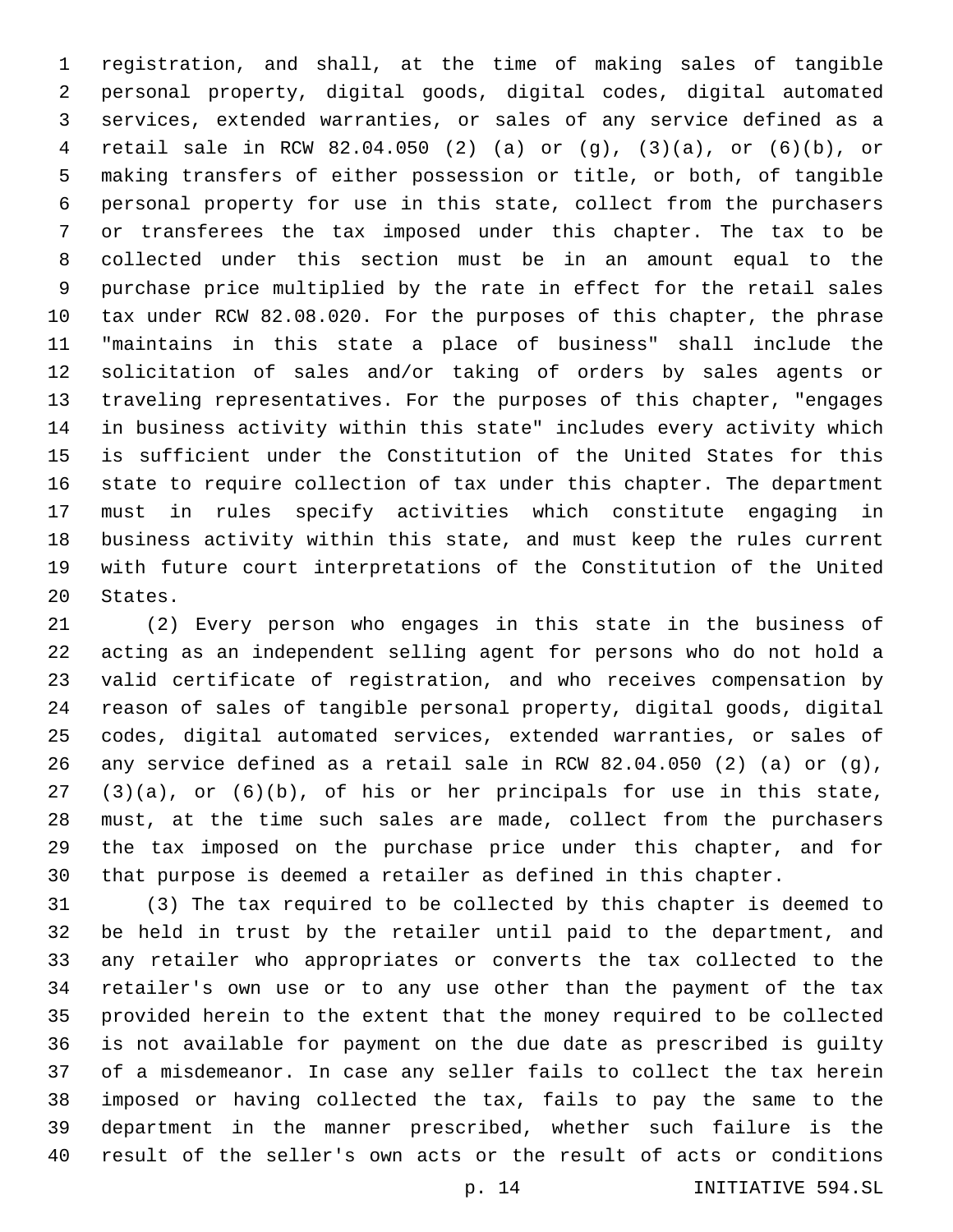beyond the seller's control, the seller is nevertheless personally liable to the state for the amount of such tax, unless the seller has taken from the buyer a copy of a direct pay permit issued under RCW 82.32.087.4

 (4) Any retailer who refunds, remits, or rebates to a purchaser, or transferee, either directly or indirectly, and by whatever means, all or any part of the tax levied by this chapter is guilty of a 8 misdemeanor.

 (5) Notwithstanding subsections (1) through (4) of this section, any person making sales is not obligated to collect the tax imposed 11 by this chapter if:

 (a) The person's activities in this state, whether conducted directly or through another person, are limited to:

(i) The storage, dissemination, or display of advertising;

15 (ii) The taking of orders; or

16 (iii) The processing of payments; and

 (b) The activities are conducted electronically via a web site on a server or other computer equipment located in Washington that is not owned or operated by the person making sales into this state nor owned or operated by an affiliated person. "Affiliated persons" has 21 the same meaning as provided in RCW 82.04.424.

 (6) Subsection (5) of this section expires when: (a) The United States congress grants individual states the authority to impose sales and use tax collection duties on remote sellers; or (b) it is determined by a court of competent jurisdiction, in a judgment not subject to review, that a state can impose sales and use tax 27 collection duties on remote sellers.

 (7) Notwithstanding subsections (1) through (4) of this section, any person making sales is not obligated to collect the tax imposed by this chapter if the person would have been obligated to collect retail sales tax on the sale absent a specific exemption provided in chapter 82.08 RCW, and there is no corresponding use tax exemption in this chapter. Nothing in this subsection (7) may be construed as relieving purchasers from liability for reporting and remitting the tax due under this chapter directly to the department.

 (8) Notwithstanding subsections (1) through (4) of this section, any person making sales is not obligated to collect the tax imposed by this chapter if the state is prohibited under the Constitution or laws of the United States from requiring the person to collect the 40 tax imposed by this chapter.

p. 15 INITIATIVE 594.SL